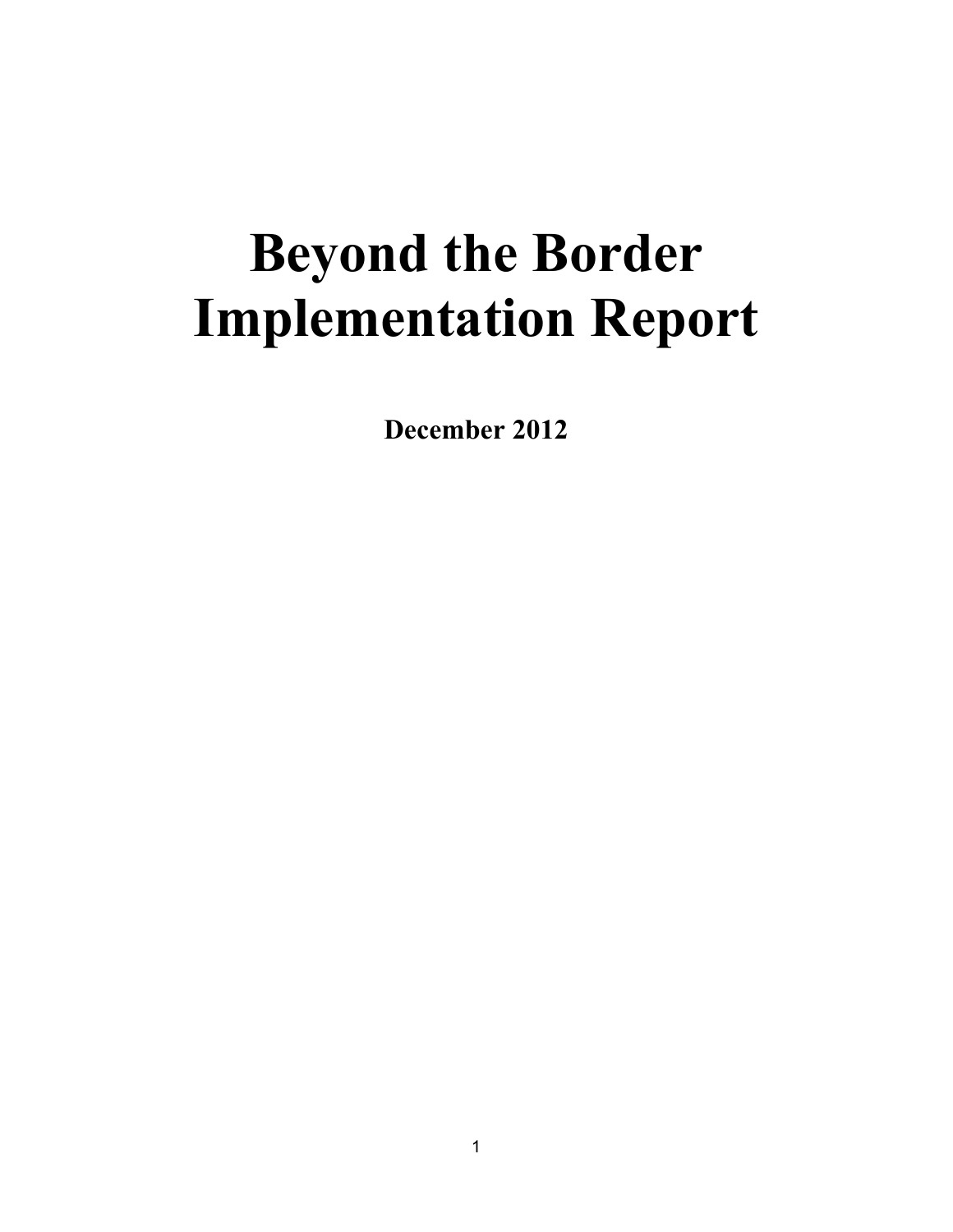### **EXECUTIVE SUMMARY**

The United States and Canada are staunch allies, vital economic partners, and steadfast friends. We share common values, links among our citizens, and deeply rooted ties. We enjoy the largest bilateral trading relationship in the world; some \$1.6 billion worth of goods and over 300,000 people cross our shared border each day for business, pleasure, or to maintain family ties. The secure and efficient flows of legitimate goods and people are vital to our economic competitiveness and mutual prosperity.

To preserve and extend the benefits our close relationship has helped bring to Americans and Canadians alike, President Barack Obama and Prime Minister Stephen Harper announced the *Beyond the Border Declaration* and the *Canada-United States Regulatory Cooperation Council* on February 4, 2011. Both initiatives seek to deepen our partnership and enhance our security, prosperity and economic competitiveness while respecting each other's sovereignty. The *Beyond the Border Declaration* articulates a perimeter approach to security in which both countries work together to address threats at the earliest point possible – within, at, and away from our borders – while facilitating the lawful movement of people, goods, and services into our countries and across our shared border.

The *Beyond the Border Action Plan*, released by the President and by the Prime Minister in December 2011, outlines specific initiatives in support of this transformational vision. It also calls for Canada and the United States to generate a joint *Beyond the Border* implementation report annually for a three year period, with the expectation of continuation. The enclosed report covers *Beyond the Border* activities for 2012.

Our governments made significant progress over the past year in realizing these initiatives. Our progress has been guided by extensive and constructive engagement with stakeholders in the United States and Canada. Through in-person meetings and on-line submissions, we have heard from all levels of government, non-governmental organizations, the private sector, and individuals about the security, trade, and travel issues that matter most to them. We are informed by the input received as we implement the *Beyond the Border Action Plan* and intend to continue to work with stakeholders as we move forward. We strive for transparency and accountability, providing information to the public through websites and press releases.

This report organizes the implementation efforts into the four key areas of cooperation outlined in the *Beyond the Border Declaration*.

- I. Addressing Threats Early
- II. Trade Facilitation, Economic Growth, and Jobs
- III. Integrated Cross-Border Law Enforcement
- IV. Critical Infrastructure and Cyber Security

In order to advance the *Beyond the Border Action Plan* in 2012, Canada and the United States: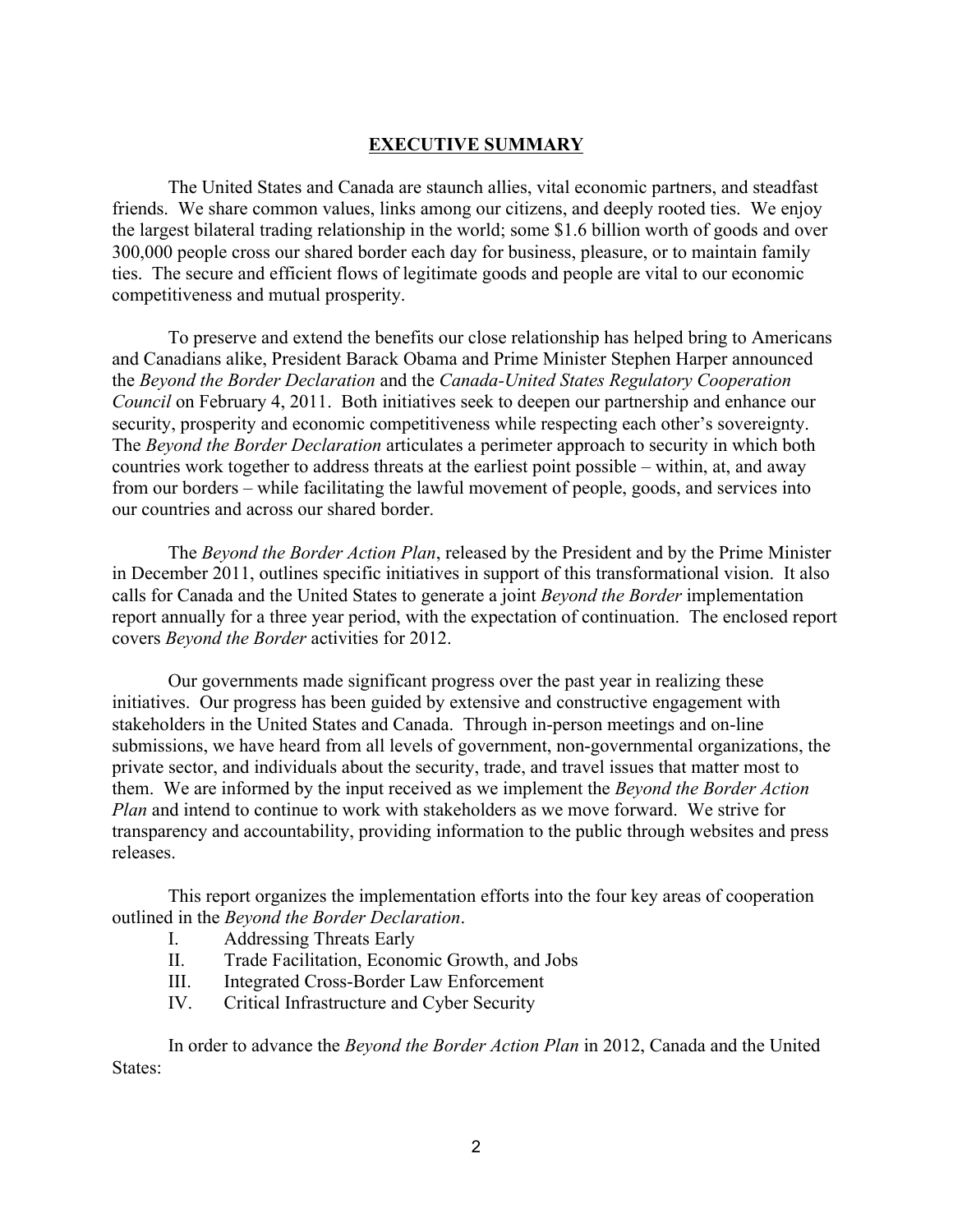- Developed and released the *Joint Statement of Privacy Principles* to inform and guide information sharing under the *Beyond the Border Action Plan*;
- Achieved mutual recognition of our respective air cargo security programs for passenger aircraft, eliminating the need for rescreening except for cause;
- Initiated a joint entry/exit pilot project at the land border, starting with third-country nationals and permanent residents, whereby the record of entry into one country is shared and becomes the record of exit from the other country;
- Developed an Integrated Cargo Security Strategy to address risks as early as possible associated with shipments arriving from offshore based on informed risk management and initiated pilots to validate and shape the implementation of the strategy;
- Initiated a one-year sector-based pilot project that provides for advance review and clearance of official certification and alternative approaches to import inspection activities;
- Developed a detailed operational model for the upcoming deployment of the truck cargo facilitation pilot project;
- Developed a land border traffic management guide to manage traffic in the event of an emergency;
- Commenced the first cross border Regional Resilience Assessment Program project to improve the security and resilience of cross-border critical infrastructure;
- Released a joint *Cybersecurity Action Plan*;
- Expanded and enhanced the trusted traveler program NEXUS by providing additional benefits to members such as access to expedited passenger screening lanes at airports in Canada and Transportation Security Administration (TSA)  $Pre\checkmark^{\text{TM}}$  lanes in the United States;
- Conducted consultations to facilitate cross-border business travel and implemented various improvements;
- Announced regularized *Shiprider* operations; and
- Developed a joint Border Infrastructure Investment Plan to ensure a mutual understanding of available funding for targeted projects and the schedule, scope, and responsibilities for those projects in consultation and coordination with all applicable local, state or provincial, and federal stakeholders.

While significant progress has been made over the past year, our work is not yet done. Several initiatives including the harmonization of trusted trader programs, the full implementation of an entry/exit program at the land border, the negotiation of a preclearance agreement for the land, rail, and marine modes and an update to the existing preclearance agreement for the air mode are underway. We look forward to reporting on progress on these and other initiatives in subsequent *Beyond the Border* implementation reports.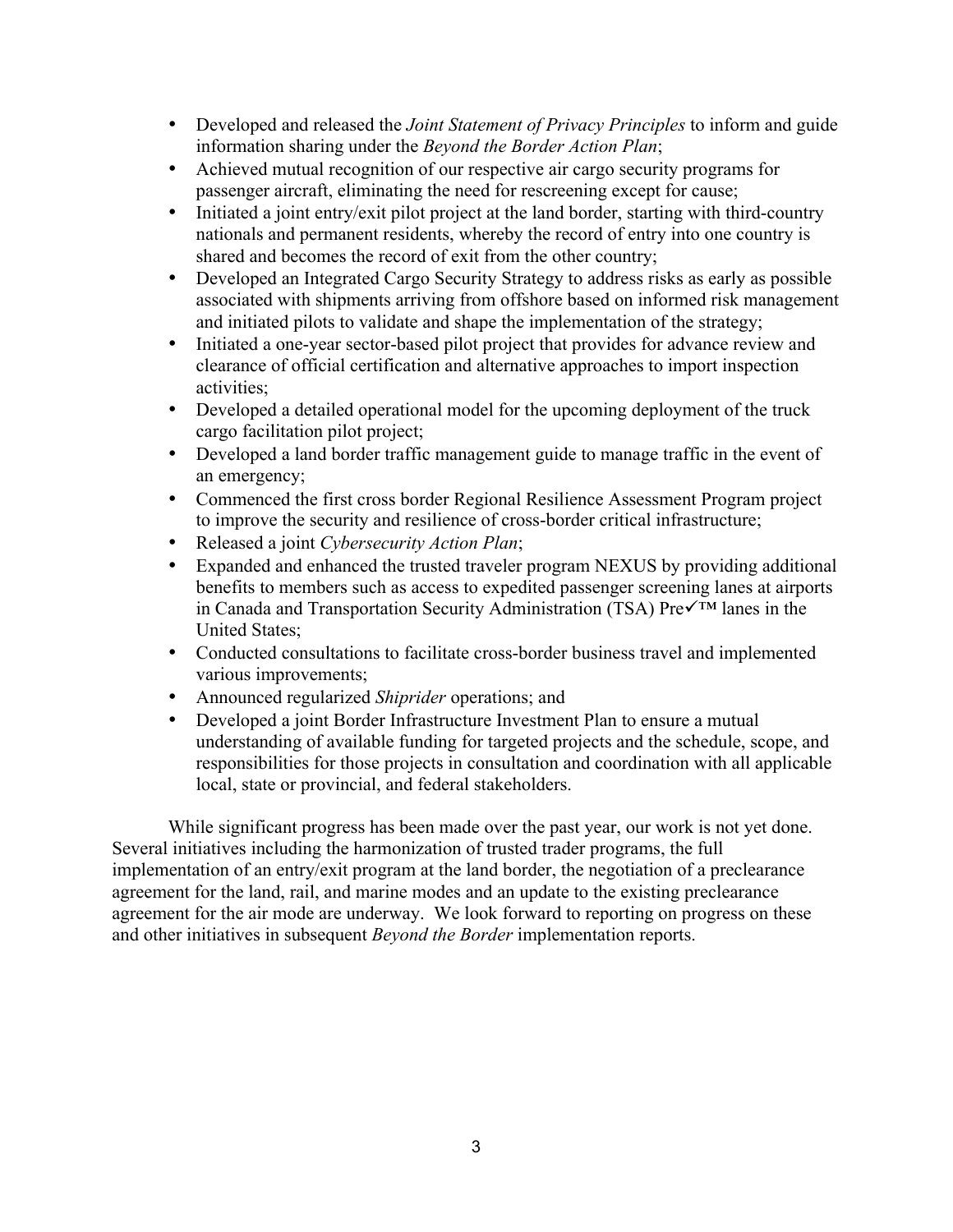# **PROGRESS TO DATE**

## **Part I. Addressing Threats Early**

Addressing threats at the earliest possible point is essential to strengthening our security and facilitating the lawful flow of goods and people across our shared border. In order to jointly address threats to our citizens and our way of life, and recognizing that a threat to either country represents a threat to both, we need a common understanding of the threats. Therefore, we have:

- Produced a joint inventory of existing intelligence work, initiated joint intelligence assessments, and taken steps to institutionalize analytic collaboration;
- Improved our understanding of each country's legal, policy and operational approaches to information sharing for national security purposes, as well as identified and addressed areas for improvement in the broader bilateral information sharing relationship;
- Created an inventory of U.S. and Canadian domain awareness capabilities at the border and undertaken an analysis to identify gaps; and
- Shared and advanced research, best practices, and tools for law enforcement for countering violent extremism, emphasizing community-based and community-driven efforts.

We also are developing a perimeter approach to the shared threats faced by Canada and the United States, which aims to stop threats well before they arrive in either the United States or Canada. Under the principle of "cleared once, accepted twice," we have developed a harmonized approach to screening inbound international cargo, as well as checked bags belonging to passengers on approved connecting flights. This approach is intended to increase security and to facilitate the movement of secure cargo and baggage across our shared border. To date, we have:

- Achieved mutual recognition of our respective air cargo security programs for passenger aircraft, thereby eliminating the need for rescreening except for cause;
- Developed a common and streamlined set of required data elements for advance security screening of cargo for all modes of transport;
- Developed and released an Integrated Cargo Security Strategy (ICSS) based on informed risk management to address risks as early as possible associated with international shipments arriving from offshore. Harmonization of the cargo screening processes should result in a more secure supply chain and a more competitive economic posture;
- Initiated pilots to validate and shape the implementation of this strategy including:
	- o An inbound marine cargo pilot at the Port of Prince Rupert for cargo destined to the United States by rail;
	- o A Canadian pre-load air cargo targeting pilot; and
	- o Finalizing operational plans for an inbound marine cargo pilot at the Port of Montreal for cargo destined to the U.S. by truck;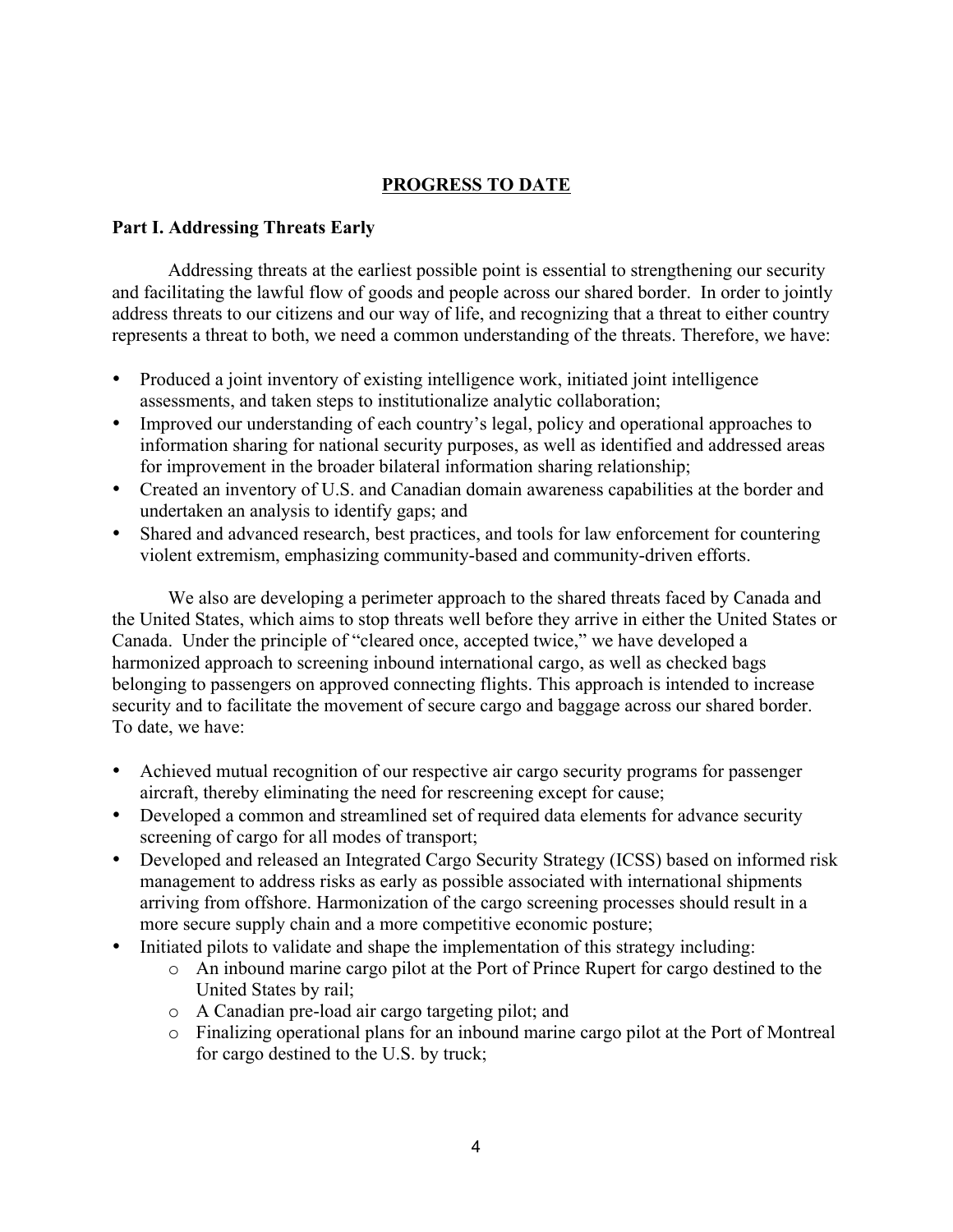- Begun deployment of U.S. Transportation Security Administration-certified Explosive Detection Systems (EDS) equipment at preclearance airports in Canada, concurrent with the U.S. decision to lift the rescreening requirement of connecting checked baggage; and
- Conducted two joint assessments in third countries to better protect Canada and the United States from off-shore animal and plant health risks.

We have also advanced a harmonized approach to screening travelers at the earliest point possible. Canada and the United States already have similar visa and document requirements, advance passenger information requirements, and national targeting centers that support the decision-making of border officials. Building on these similarities, our countries are collaborating to enhance screening methodologies and programs by developing systems to provide relevant information for immigration and border determinations including through: the implementation of systematic biographic and biometric information sharing on third-country nationals; sharing information on those who have been removed from either country for criminal reasons; and sharing entry data at the shared land border such that entry to one country constitutes the exit data from the other. Improved information sharing assists officials on both sides to make better informed decisions, to prevent unlawful entries into either country, and to facilitate legitimate travel. To date, we have:

- Shared risk assessment and targeting scenarios and enhanced real time notifications regarding the arrival of individuals on U.S. security watchlists;
- Shared requirements for biometric standards to align with the implementation of Canadian biometric collection for foreign nationals in 2013;
- Completed substantive negotiations on an agreement to support the systematic and automated sharing of biographic and biometric visa and immigration information on third-country nationals;
- Increased the volume of fingerprints shared on asylum seekers to identify multiple claims, strengthen identity management, reduce fraud, and better inform decision-makers; and
- Implemented an entry-exit pilot project at four shared land ports of entry in Washington State/British Columbia and in New York/Ontario exchanging the record of entry into one country so that it can be considered the record of exit from the other for third-country nationals, permanent residents of Canada, and U.S. lawful permanent residents.

### **Part II. Trade Facilitation, Economic Growth, and Jobs**

The efficient flow of goods and services between the United States and Canada creates immense economic benefits for both countries. The United States and Canada already have programs to facilitate the travel of known and frequent travelers and the exports and imports of known and frequent traders. The initiatives below intend to expand those programs and enhance their benefits to travelers and businesses. Such initiatives not only facilitate travel and trade but also enable border officials to focus limited resources on unknown or higher-risk travelers and goods. Along these lines, we have:

• Consulted with stakeholders to identify and assess means of facilitating border processes for trusted traders;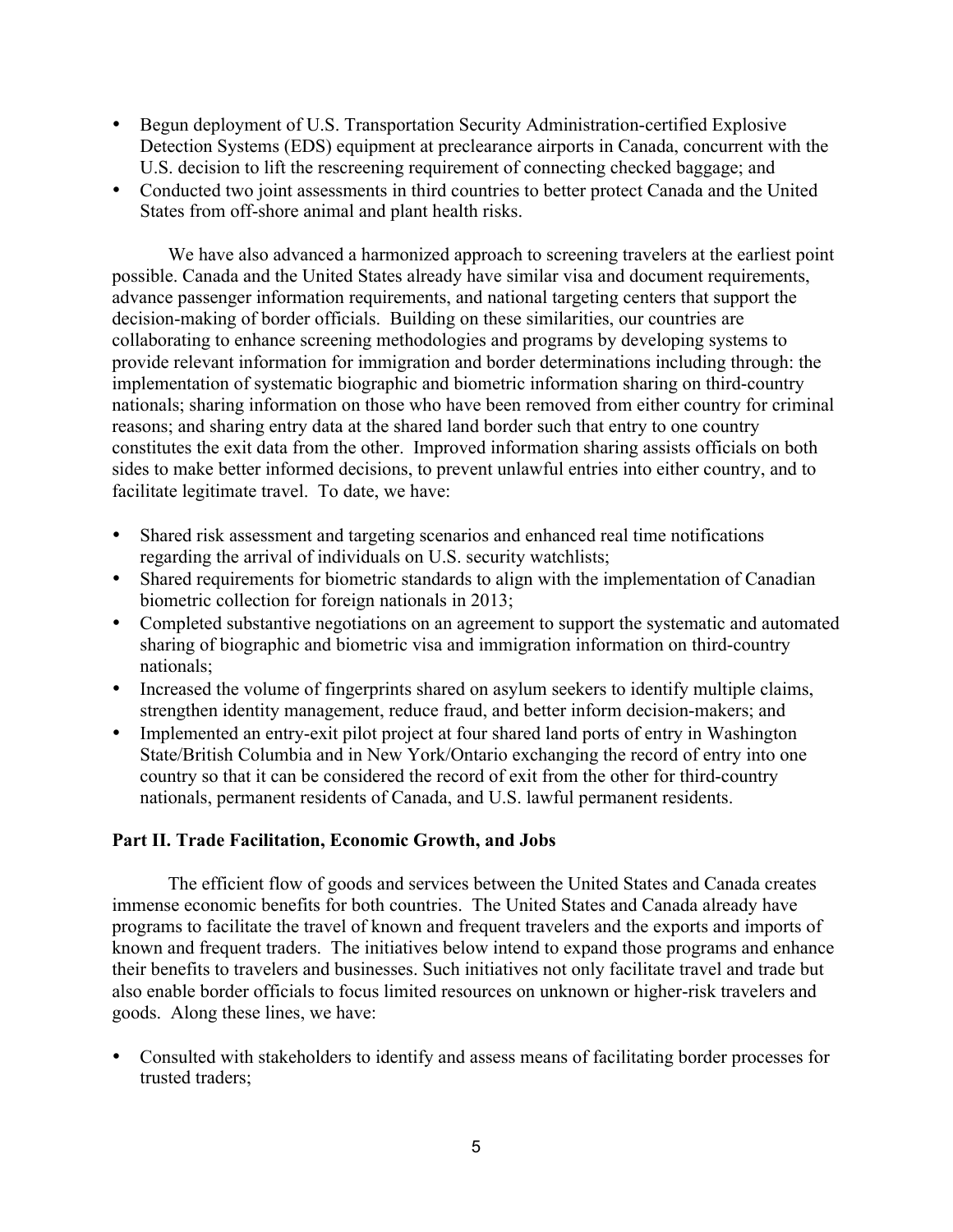- Launched a pilot extending Free and Secure Trade (FAST) benefits at the Sarnia, Ontario border crossing into Canada to members of the U.S.-based Customs-Trade Partnership Against Terrorism (C-TPAT) program and the Canada-based Partners in Protection (PIP) program;
- Initiated harmonization of the C-TPAT and PIP programs including mutual recognition of each others' onsite validations of participating companies;
- Conducted a detailed comparison and review of Canada's Customs Self Assessment (CSA) and the U.S. Importer Self Assessment (ISA) programs in anticipation of eventual alignment to the extent possible and of extending new benefits to tier-two members, such as facilitating border and accounting processes and further reducing risk-based examination rates;
- Recognized members of the trusted traveler program NEXUS for expedited passenger preboard screening for flights from Canada to the United States and included NEXUS members in the TSA risk-based  $\overline{Pre} \checkmark$ <sup>TM</sup> screening program;
- Developed a plan to incorporate third-country traveler programs into NEXUS;
- Launched NEXUS enrollment blitzes to reduce backlogs and increase membership, implemented an improved renewal process, undertook joint public outreach to enhance awareness of NEXUS, and extended membership eligibility to United States and Canadian citizens who currently do not reside in Canada or the United States;
- Developed a plan to expand NEXUS access at jointly identified ports of entry to accommodate the expected increase in NEXUS membership. Three new NEXUS lanes have opened to date; and
- Canada conducted a one-year pilot in the processed-food sector providing facilitated clearance and compliance processes.

We are pursuing creative and effective solutions to promote the lawful cross-border mobility of people and goods, including removing barriers to cross border trade and travel to support jobs and economic growth. We are doing so by instituting or improving measures that facilitate movement, reduce administrative burden, and move functions away from the physical border where possible. These efforts aim to address challenges relating to outdated physical infrastructure, border congestion, unpredictable crossings, and duplicative efforts. To date, we have:

- Initiated a one-year sector-based pilot to provide for advance review and clearance of official certification and alternative approaches to import inspection activities;
- Initiated negotiations for a new preclearance agreement for the land, rail, and marine modes, as well as an update to the existing preclearance agreement for the air mode;
- Identified operational impediments and are developing solutions to the effectiveness of U.S. preclearance operations at airports in Canada, such as signage and physical layout;
- Developed a detailed operational model for the truck cargo facilitation pilot project, including preparation for the upcoming deployment of the first phase, which is designed to test the concept of conducting U.S. pre-inspection at a land port of entry in Canada;
- Initiated a wood packaging material feasibility study to identify and address any policy, program, or operational changes required to move inspections for wood packaging material away from the border to the perimeter;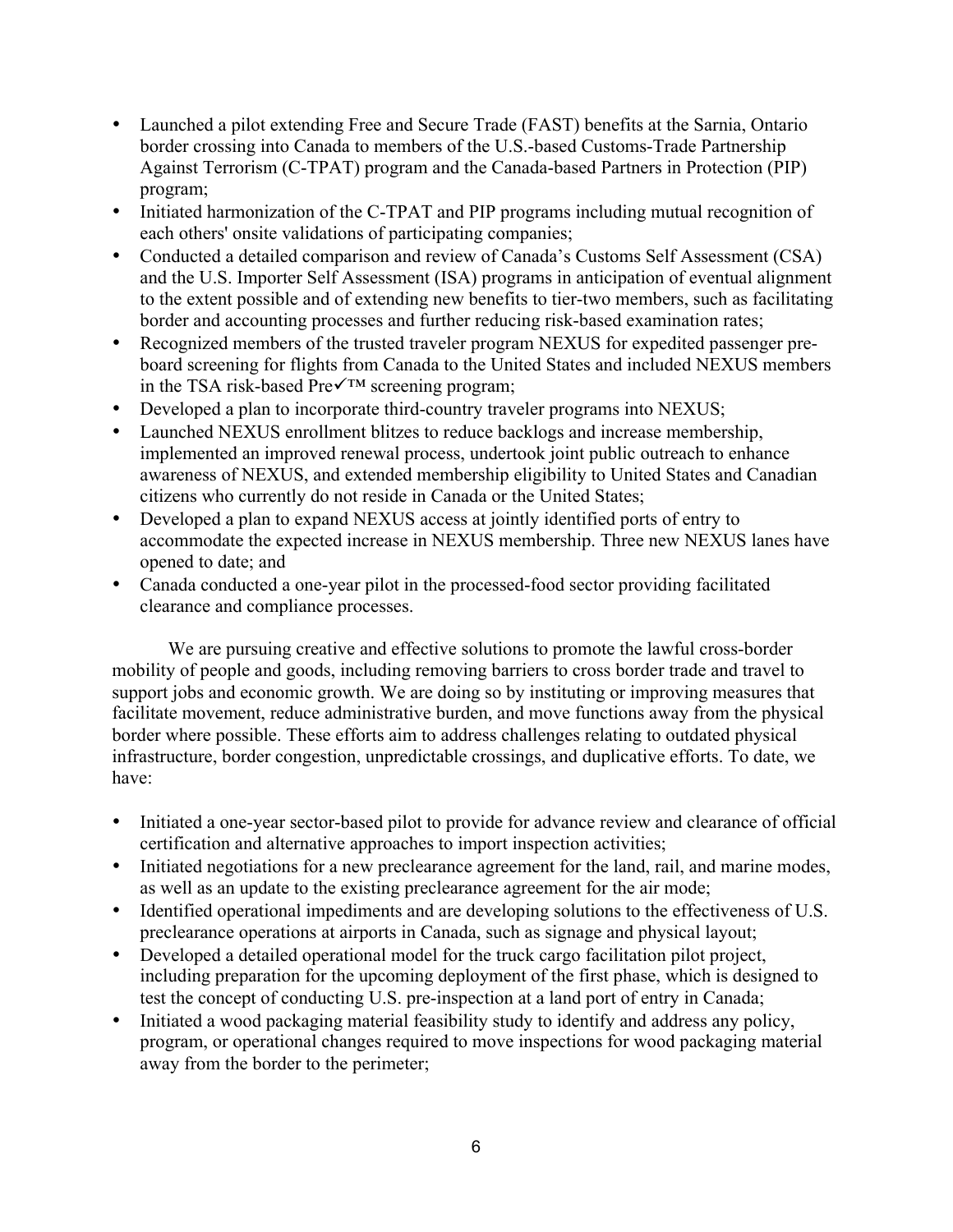- Consulted with stakeholders in both countries to identify additional ways to facilitate crossborder business travel and instituted a variety of administrative, policy, regulatory, and operational improvements. These improvements include:
	- o Enhancing administrative guidance and training to U.S. Customs and Border Protection and Canada Border Services Agency officers and enhanced operational manuals to achieve optimal operational consistency at all ports of entry on business traveler issues;
	- o Identifying different classes of admission in the NEXUS client profile, with such status recorded at the time of NEXUS enrolment to facilitate clearances;
	- o Implementing changes to processes under which business travelers may request adjudication of employment and related petitions to identify and resolve potential issues prior to the actual date of travel;
	- o Reviewing effectiveness of existing redress and recourse mechanisms for business travelers whose applications for admission are denied and implemented improvements.
- Began converting the data requirements of all participating government departments and agencies to electronic form as an initial step toward providing a single window through which importers can electronically submit all information to comply with customs and other government regulations;
- Announced the intent to increase and harmonize the low value shipment (LVS) threshold in both countries to \$2,500 for expedited customs clearance. Canada would also increase the LVS threshold to \$2,500 for exemption from North American Free Trade Agreement (NAFTA) Certificate of Origin requirements, thereby aligning it with the current U.S. threshold; and
- Completed a preliminary inventory of fees and charges at the border, currently under review by stakeholders, with release anticipated in the first quarter of 2013 and an economic impact assessment is to be commissioned.

Efficient ports of entry are essential to the economic well-being of both the United States and Canada. An integrated bilateral approach to investment in infrastructure and technology is critical to maximizing the potential benefits of our shared economic space and to ensuring that we have the capacity to support the current and future volumes of commercial and passenger traffic that are key to economic growth and job creation. Therefore, we have:

- Developed the first-ever five-year joint Border Infrastructure Investment Plan covering coordinated upgrades such as customs plaza replacement and redevelopment, additional primary and secondary lanes and booths, and expanded or new connecting roads and highway interchanges;
- Established a small and remote port working group to address issues such as hours of operation, technology-only processing solutions, and joint or co-managed facilities;
- Posted wait time service levels for the 20 largest land border crossings on government websites to increase transparency and improve traffic management;
- Installed new sensor technology at approaches to and on the customs plazas of the Peace Bridge and Queenston-Lewiston Bridge in the Niagara region to test a system that is expected to provide reliable, real-time information to travelers and enable them to time and select their crossing; and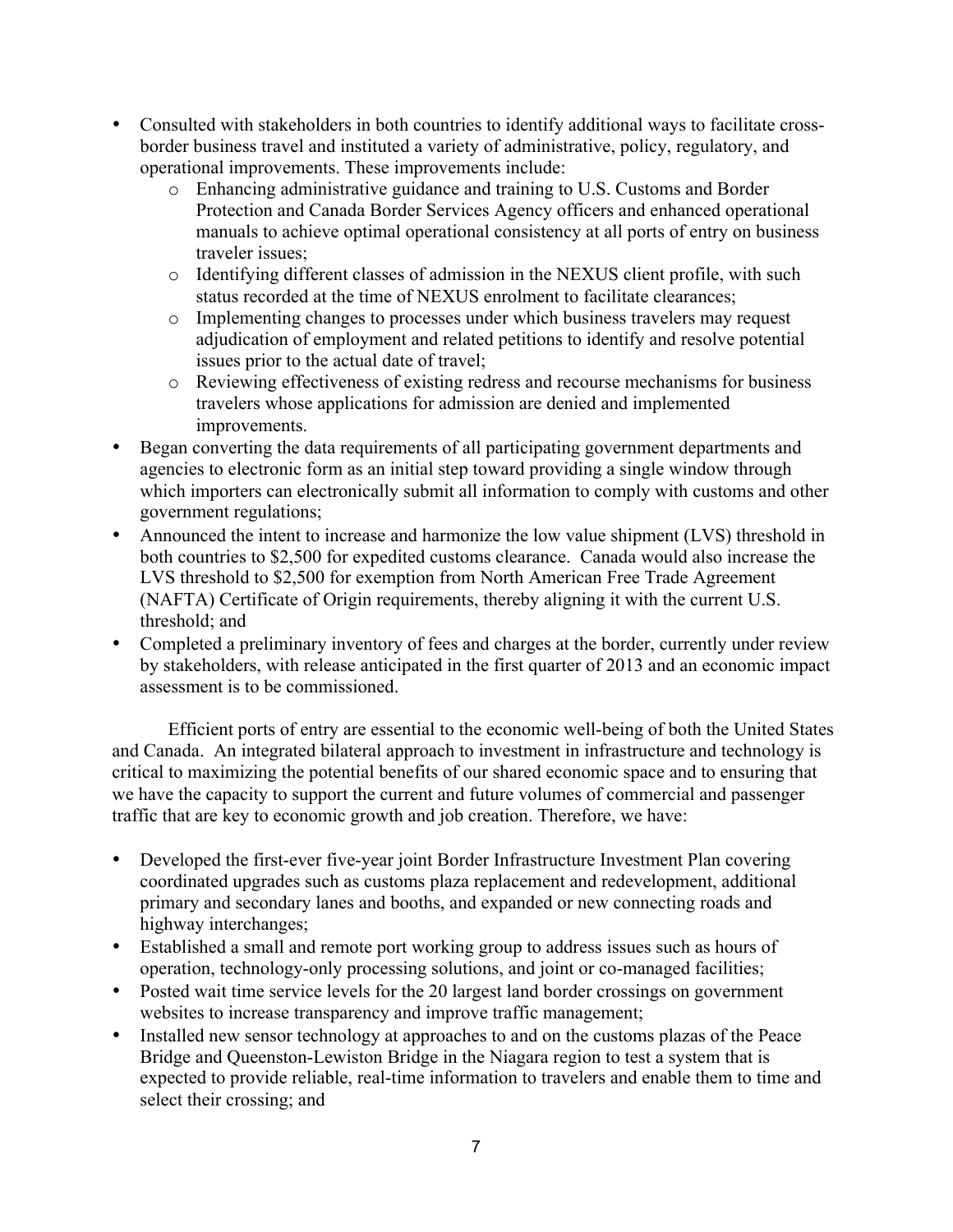• Established binational port operations committees at the eight Canadian airports with U.S. preclearance operations, in addition to the twenty land border committees already in operation, in order to improve how we manage the flow of travelers and goods, as well as coordinate emergency preparedness and responses and further integrate enforcement efforts.

#### **Part III. Integrated Cross-Border Law Enforcement**

The United States and Canada have developed successful models for cooperative law enforcement, such as Integrated Border Enforcement Teams (IBET), Border Enforcement Security Taskforces (BEST), and *Shiprider* pilots. Building on these proven models, we are pursuing more collaborative and integrated approaches to securing the border that enhance our ability to interdict, investigate, and prosecute criminals. To date, we have:

- Formalized *Shiprider* operations and announced the deployment of two integrated U.S. and Canadian law enforcement teams in Michigan/Ontario and Washington State/British Columbia. These specially trained and designated officers work together in our shared waterways and effectively remove the international maritime boundary as a barrier to law enforcement.
- Developed a plan for binational radio interoperability system between U.S. and Canadian border enforcement personnel to permit law enforcement agencies to coordinate effective binational investigations and timely responses to border incidents, while improving both officer and public safety. This technology already has been successfully demonstrated in the Washington State/British Columbia region.

These initiatives, along with future efforts, are intended to improve our ability to prevent criminals from crossing the border to evade justice, making better use of limited law enforcement resources, and ultimately provide for a more robust law enforcement posture at our shared border to better protect citizens in both our countries.

### **Part IV. Critical Infrastructure and Cyber Security**

Canada and the United States are connected by critical infrastructure, from bridges and roads to energy infrastructure and cyberspace. The *Beyond the Border Action Plan* includes measures to enhance the resilience of our shared critical and cyber infrastructure and to enable our two countries to rapidly respond to and recover from disasters and emergencies on either side of the border. To protect vital physical and digital infrastructure and make them safer for all our citizens, we:

- Continued implementing the *Canada-United States Action Plan for Critical Infrastructure*, including conducting a Regional Resilience Assessment Program project for the Maine-New Brunswick region and intending to conduct joint risk analysis, develop collaborative crossborder analytical products and share methodologies as well as best practices to enhance critical infrastructure security and resilience;
- Jointly engaged with the private sector on cybersecurity, enhanced real-time information sharing between cyber operation centers, continued cooperation on ongoing cybersecurity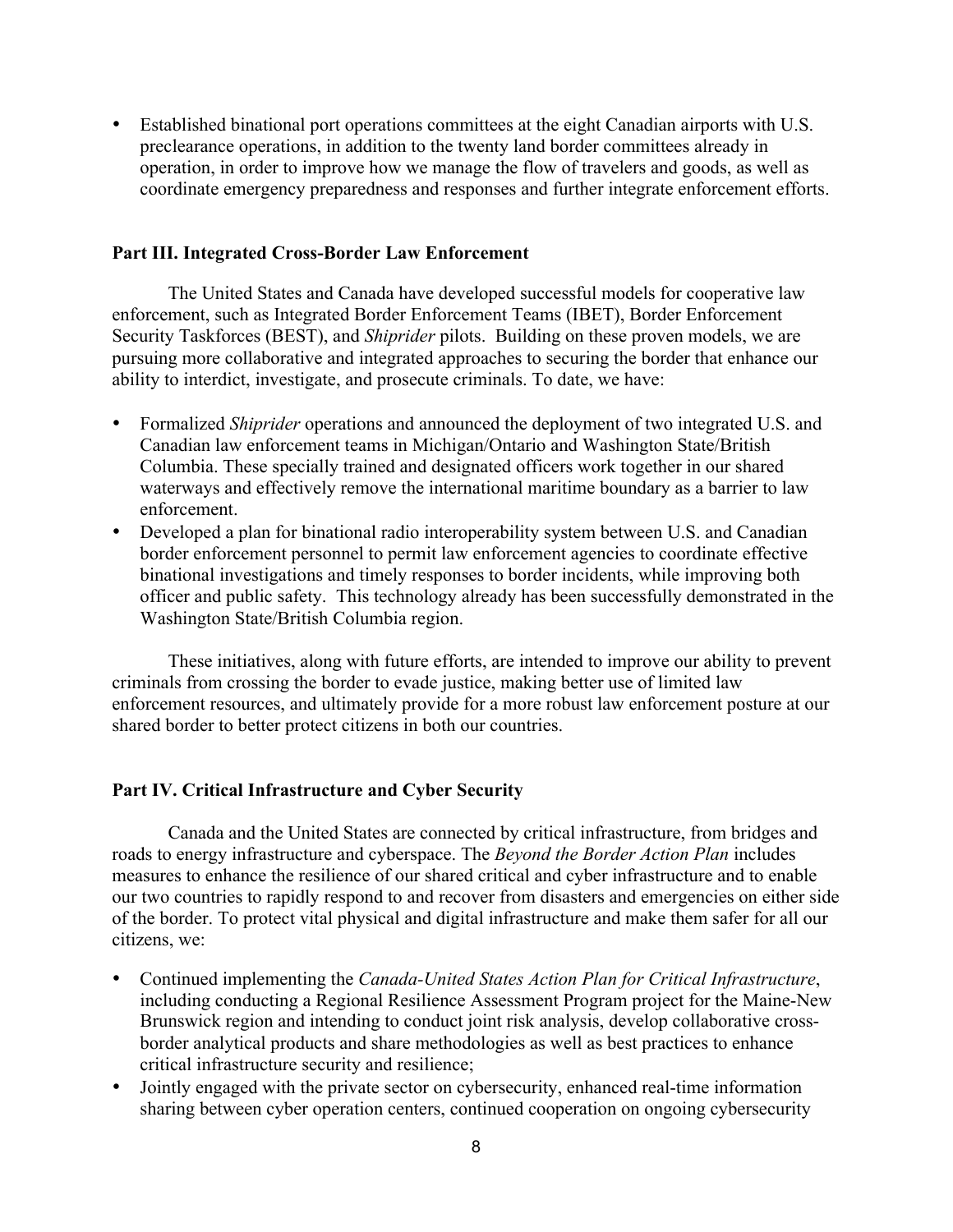public awareness, and developed a joint *Cybersecurity Action Plan* to support and inform current and future cybersecurity efforts; and

• Strengthened cooperation on international cyber security and Internet governance issues including engagement with third countries through the Asia-Pacific Economic Cooperation Telecommunications and Information Working Group, Organization of American States, Meridian Process and Conference, G8, the U.N. Group of Government Experts, and preparatory process for the World Conference on International Telecommunications.

Due to the proximity of our two countries and the interconnectedness of our economies, a disaster or health threat in either country may affect the other and require multi-jurisdictional and cross-border coordination. The measures below are intended to help facilitate the movement of emergency responders and other medical personnel in either direction across our shared border, improve cross-border communications in times of crisis, and expedite the resumption of legitimate trade and travel following an emergency. To date, we have:

- Finalized and released *Considerations for United States – Canada Border Traffic Disruption Management* guide, a document that outlines best practices and considerations for land border traffic management in the event of an emergency to support local community planning;
- Developed joint planning and communications guides to facilitate maritime commerce recovery and conducted a tabletop exercise to validate them;
- Established concrete measures to enhance our collective preparedness to combat shared health security threats and already have exchanged information on how each country determines health security risks; and
- Established two binational working groups, one to prevent, mitigate, prepare for, respond to, and recover from Chemical, Biological, Radiological, Nuclear and Explosives (CBRNE) events, and the other on communications interoperability to harmonize cross-border emergency communications efforts. Both groups have developed work plans and intend to validate the action items through binational training and exercises.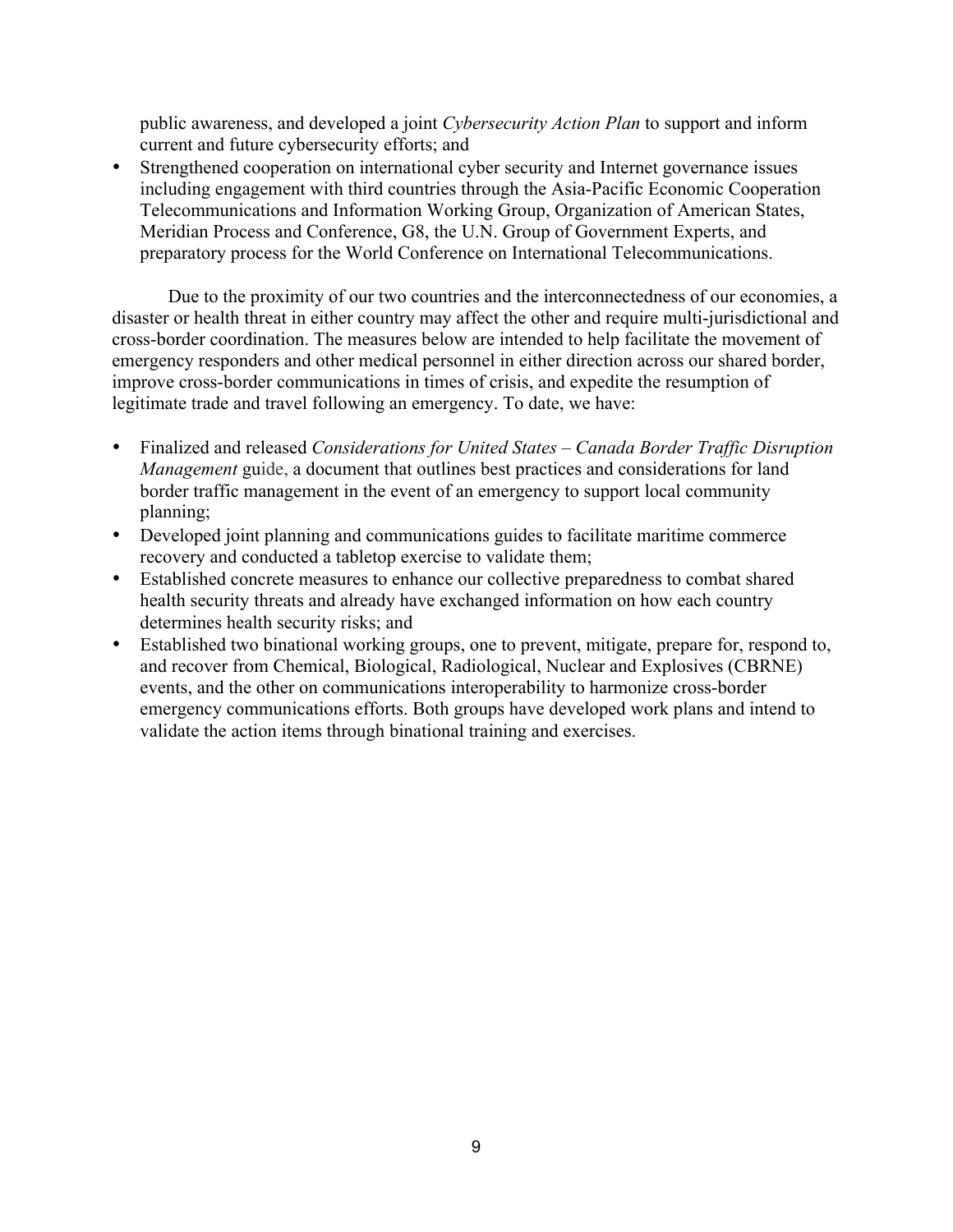#### **MOVING FORWARD**

All of the information sharing initiatives under the *Beyond the Border Action Plan* are to be informed and guided by the *Joint Statement of Privacy Principles* by the United States and Canada. Completion of this joint statement was an early deliverable and a key milestone under the *Beyond the Border Action Plan*. The privacy principles cover the provision, receipt, and use of personal information exchanged by the United States and Canada pursuant to any *Beyond the Border* information sharing arrangements and initiatives.

Timely and efficient information sharing is critical to the national security of both nations, and these principles reflect the joint commitment to protecting privacy and to responsibly sharing information that is accurate, relevant, and necessary. Canada and the United States are committed to protecting privacy in the implementation of all *Beyond the Border* arrangements and initiatives undertaken by our two countries, and also ensuring that information sharing is consistent with the domestic and international law applicable in each country.

To advance the implementation of the *Beyond the Border Action Plan* to achieve the vision articulated by the President and the Prime Minister, the United States and Canada have established the *Beyond the Border* Executive Steering Committee (ESC) comprised of senior officials from both countries. The ESC, which first convened in Ottawa in June 2012, oversaw the development of this report and continues to help guide the work of the implementing departments and agencies. In particular, the ESC is expected to lead efforts to achieve outstanding items that have not yet been implemented due to challenges that have arisen as our two countries have closely evaluated the operational and legal requirements of each project. One example includes the deployment of the Next Generation of Integrated Cross-Border Law Enforcement pilot projects, intended to build upon the successes of IBETs, BESTs, and Shiprider and enhance cross-border law enforcement cooperation. We remain committed to implementing all of the initiatives of the *Beyond the Border Action Plan*, and we steadfastly seek to resolve outstanding challenges in 2013.

We also intend to continue to work together to promote awareness of the *Beyond the Border* initiative and to engage with all levels of government and with our communities, nongovernmental organizations, and the private sectors, as well as with our citizens, on innovative approaches to security and competitiveness. We plan to continue public outreach and consultation as well as update relevant websites with information on the Action Plan's implementation.

In the first year, we have made significant progress in achieving the vision of perimeter security and economic competitiveness through the activities outlined in the *Beyond the Border Action Plan*. We have deepened our longstanding partnership to further advance our shared economic and security interests. Our work is not yet done. Indeed, the Action Plan includes deliverables due in 2013, 2014, and 2015 that we are to report on in subsequent annual reports. Key future initiatives include harmonizing our trusted trader programs, making significant infrastructure investments at our key land border crossings, fully implementing an entry/exit program at the land border, expanding preclearance operations to the land, rail, and marine